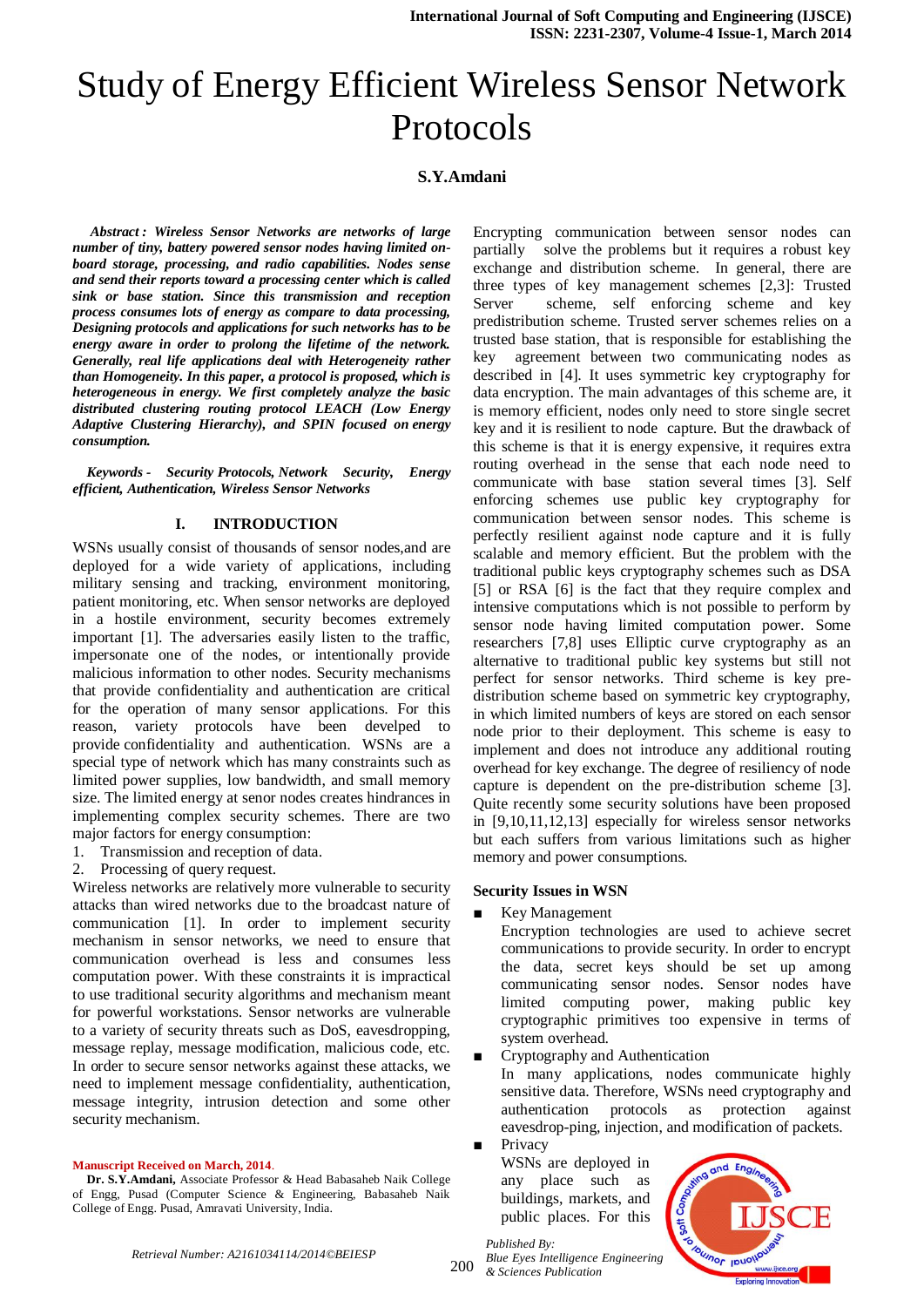reason, individual information can be easily exposed to an adversary.

**Attack** 

WSNs are vulnerable to security attacks due to the broadcast nature of the transmission medium. Furthermore, WSNs have an additional vulnerability because nodes are often placed in a hostile or dangerous environment where they are not physically protected.

#### **II. WSN PROTOCOLS**

LEACH (Low Energy Adaptive Clustering Hierarchy) is designed for sensor networks where an end-user wants to remotely monitor the environment. In such a situation, the data from the individual nodes must be sent to a central base station, often located far from the sensor network, through which the end-user can access the data. There are several desirable properties for protocols on these networks:

- Use 100's 1000's of nodes
- Maximize system lifetime
- Maximize network coverage
- Use uniform, battery-operated nodes

Conventional network protocols, such as direct transmission, minimum transmission energy, multi-hop routing, and clustering all have drawbacks that don't allow them to achieve all the desirable properties. LEACH includes distributed cluster formation, local processing to reduce global communication, and randomized rotation of the cluster-heads. Together, these features allow LEACH to achieve the desired properties. Initial simulations show that LEACH is an energy-efficient protocol that extends system lifetime. LEACH randomly selects a few sensor nodes as cluster heads (CHs) and rotates this role to evenly distribute the energy load among the sensors in the network. The idea is to form clusters of the sensor nodes based on the received signal strength and use local cluster heads as routers to the sink. In LEACH, the Cluster Heads compress data arriving from member nodes and send an aggregated packet to the BS in order to reduce the amount of information that must be transmitted to the BS. In order to reduce inter & intra cluster interference LEACH uses a TDMA/code-division multiple access (CDMA) MAC. The operation of LEACH is done into two steps, the setup phase and the steady state phase. In setup phase the nodes are organized into clusters and CHs are selected. These cluster heads change randomly over time in order to balance the energy of the network. This is done by choosing a random number between 0 and 1. The node is selected as a cluster head for the current round if the random number is less than the threshold value T (n), which is given by

$$
T(n) = \begin{cases} \frac{p}{1-p^{*}(r \mod \frac{1}{p})} & \text{if } n \in G \\ 0 & \text{otherwise } 0 \end{cases}
$$

Here G is the set of nodes that are involved in the CH election. LEACH clustering is shown in Fig 1. In the steady state phase, the actual data is transferred to the BS. To minimize overhead the duration of the steady state phase should be longer than the duration of the setup phase. The CH node, after receiving all the data from its member nodes, performs aggregation before sending it to the BS. After a certain time period, the setup phase is restarted and new CHs is selected. Each cluster communicates using different CDMA codes to reduce interference from nodes belonging to other clusters.



**Fig 1 LEACH Protocol**

LEACH achieves over a factor of 7x and 8x reduction in energy dissipation compared to direct communication and a factor of 4x and 8x compared to the minimum transmission energy (MTE) routing protocol. The major characteristics of this Protocol are as follow: The cluster heads are rotated in a randomized fashion to achieve balanced energy consumption. It is assumed that all the sensors have synchronized clocks so that they know the beginning of a new cycle. In LEACH sensors do not need to know location or distance information. There are some drawbacks associated with this protocol such as: Single-hop routing is used where each node can transmit directly to the clusterhead and the sink. CHs are elected randomly; hence there is Possibility that all CHs will be concentrated in same area. The idea of dynamic clustering is used which leads to extra overhead due to cluster head changes, advertisements etc. The protocol assumes that all nodes are having same amount of energy. It also assumes that CH consumes approximately the same amount of energy for each node SPIN (Sensor Protocols for Information via Negotiation) Sensor Protocols for Information via Negotiation (SPIN) that disseminates all the information at each node to every node in the network assuming that all nodes in the network are potential BSs. This enables a user to query any node and get the required information immediately. These protocols make use of the property that nodes in close proximity have similar data, and hence there is a need to only distribute the data other nodes do not posses. The SPIN family of protocols uses data negotiation and resource-adaptive algorithms. Nodes running SPIN assign a high-level name to completely describe their collected data (called meta-data) and perform metadata negotiations before any data is transmitted. This ensures that there is no redundant data sent throughout the network. The semantics of the meta-data format is application-specific and not specified in SPIN. For example, sensors might use their unique IDs to report meta-data if they cover a certain known region. In addition, SPIN[5] has access to the current energy level of the node and adapts the protocol it is running based on how much energy is remaining. These protocols work in a time-driven fashion and distribute the information all over the network, even when a user does not request any data. The SPIN family is designed to address the deficiencies of classic flooding by negotiation and resource adaptation. The SPIN family of protocols is designed based on two basic ideas:

1) Sensor nodes operate more efficiently and conserve energy by sending data that describe the sensor



201 *& Sciences Publication* 

*Published By:*